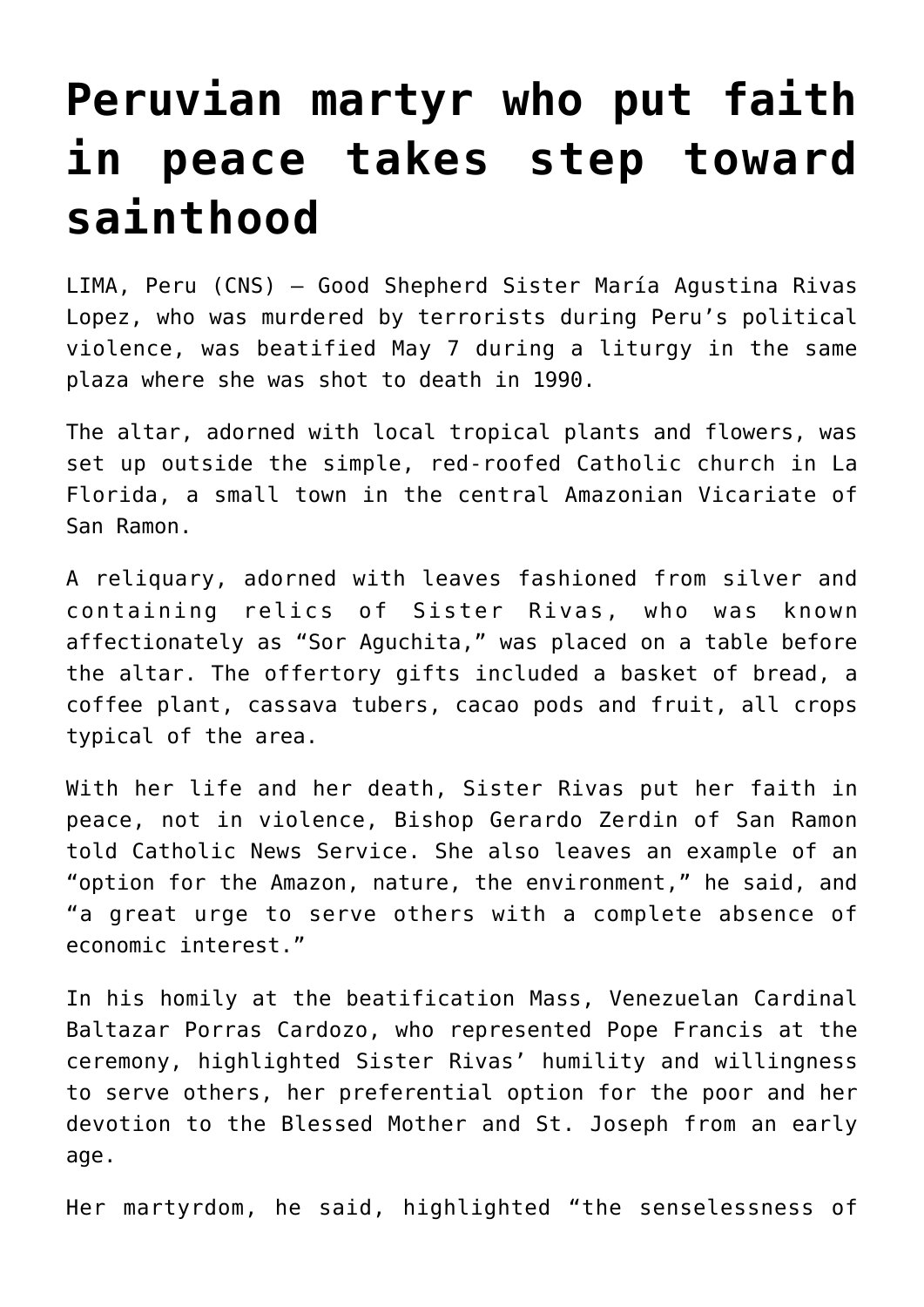violence, crime, injustice, and the evil of ideologies in which human life means nothing. The indiscriminate use of weapons leaves only death and desolation; it does not solve real problems of human coexistence."

Cardinal Porras added: "May guerrillas and war disappear forever from the entire world and from this blessed land of the Amazonian jungle. May we be capable of healing pain and contempt, ensuring, slowly building the globalization of solidarity without excluding anyone."

After his *Regina Coeli* message May 8, Pope Francis called for a round of applause for the newly beatified sister, saying, "While aware she was risking her life, this heroic missionary always remained near the poor, especially Indigenous women and peasants, witnessing to the Gospel of justice and peace. May her example spark the desire in everyone to serve Christ faithfully and courageously."

Sister Rivas was born in 1920 in Coracora, in the southern Andean region of Ayacucho, in 1920. With assistance from Redemptorist priests in her area, she traveled to Lima at age 14 to study at a school run by the Sisters of Charity of the Good Shepherd. She entered the congregation in 1940 and made her final vows in 1945.

For most of her life, she worked as an educator, catechist and nurse in Lima, but in 1988, she moved to the community's mission in La Florida to work with Indigenous women and children, especially in health and education.

By that time, the violence by the Maoist Shining Path and the Marxist Tupac Amaru Revolutionary Movement, which was met in turn by violent repression from security forces, had spread throughout most of the country. The Shining Path was known for entering villages, forcing residents to gather in plazas and executing local government officials and others they considered obstacles to their efforts to overthrow the